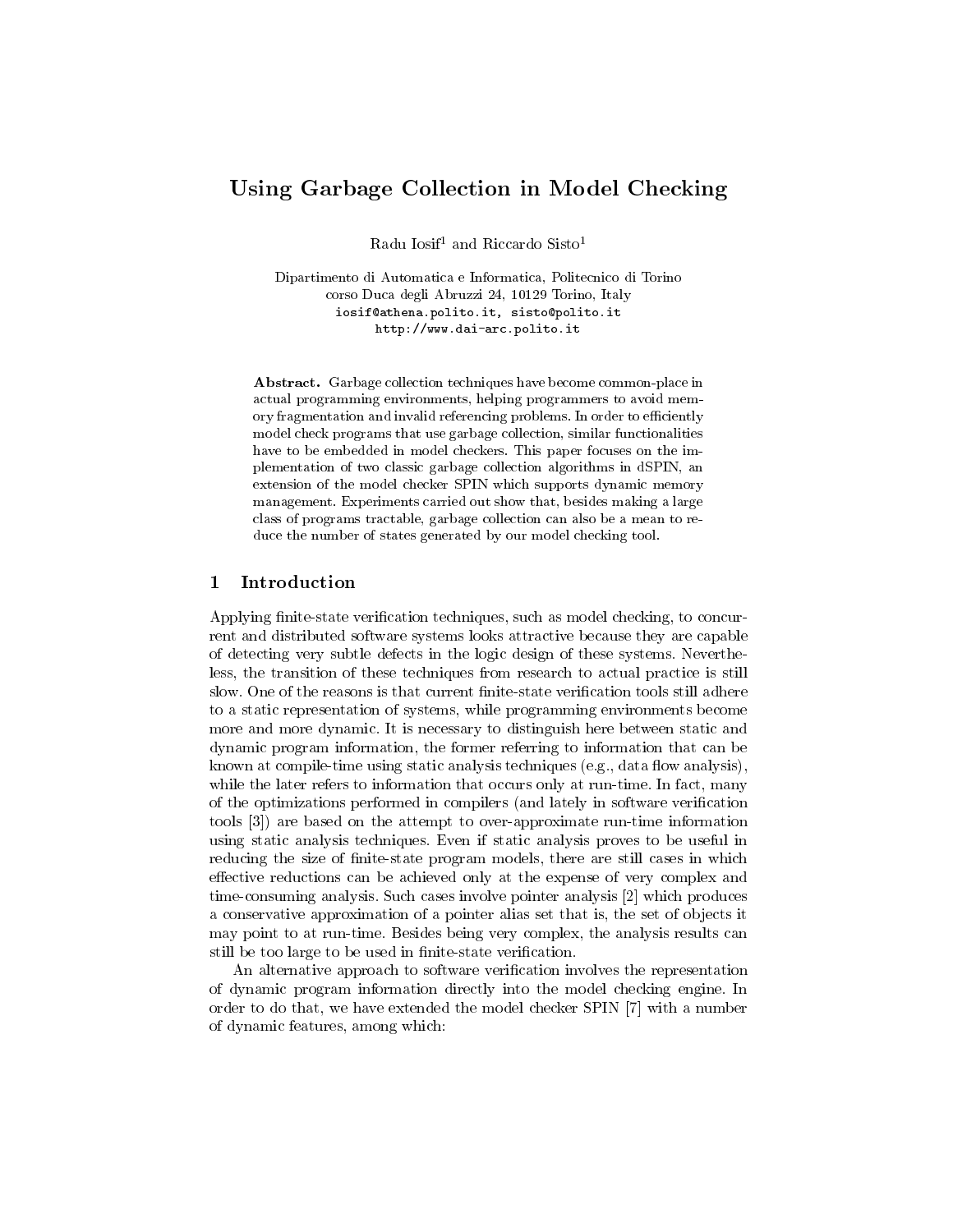- ${\bf m}$  . The state of  ${\bf m}$  references (pointers),
- { dynamic ob ject creation and deletion,
- { function declaration and call,
- { function code references (function pointers).

The extension is called dSPIN (dynamic SPIN) and has been reported in [5]. Even if dSPIN remains a general-purpose model checker, it is intended especially for software verification, allowing for an easy translation of high-level objectoriented programming languages (Java,  $C_{++}$ ) into its input language, which is a dialect of PROMELA. The size of the transition system is reduced first using a light-weight pointer analysis, and then applying common finite-state reduction techniques such as: partial order reductions, state compression, symbolic representation, etc.

A further step towards improving model checking of software systems is the introduction of garbage collection techniques in dSPIN. This work is motivated by the widespread use of garbage collection in real-life software systems, especially the ones written in Java, where this is the default memory management policy. Indeed, when unused memory is not reclaimed, the program state space may experience an unbounded growth that makes analysis impossible. For example, let us assume that <sup>C</sup> represents the name of a class declaration in the following fragment of Java code:

```
\n
$$
C x;
$$
\nwhile (true) {\n    ...\n    x = new C( );\n    ...\n}\n
```

If no garbage collection is performed during model checking, every iteration of the (possibly infinite) loop will add new states to the program state space. When the state space is explored in the depth-first order, this leads to a very fast growth of the state space that exhausts the system resources before any useful results can be given. Instead, when the program model is checked using garbage collection, the first state of the second iteration will (most probably) match the first state of the first one and the loop need not be re-explored.

Without using garbage collection, a solution can be explicit memory deletion. However, using explicit deletion has two drawbacks. On one hand, if the source program does not use explicit deletion statements, inserting such statements into the program model requires expensive pointer analysis. On the other hand, explicit deletes may result in useless changes of the memory configuration, which greatly increases the program state space. Embedding garbage collection into the model checker proves to be quite easy and it has the advantage of eliminating both, the need for complex pointer analysis and dangerous memory fragmentation at the expense of only a small run-time overhead.

It has recently come to our attention that at least one other group is working on implementing garbage collection in a Java byte-code model checker, the Java PathFinder tool [6].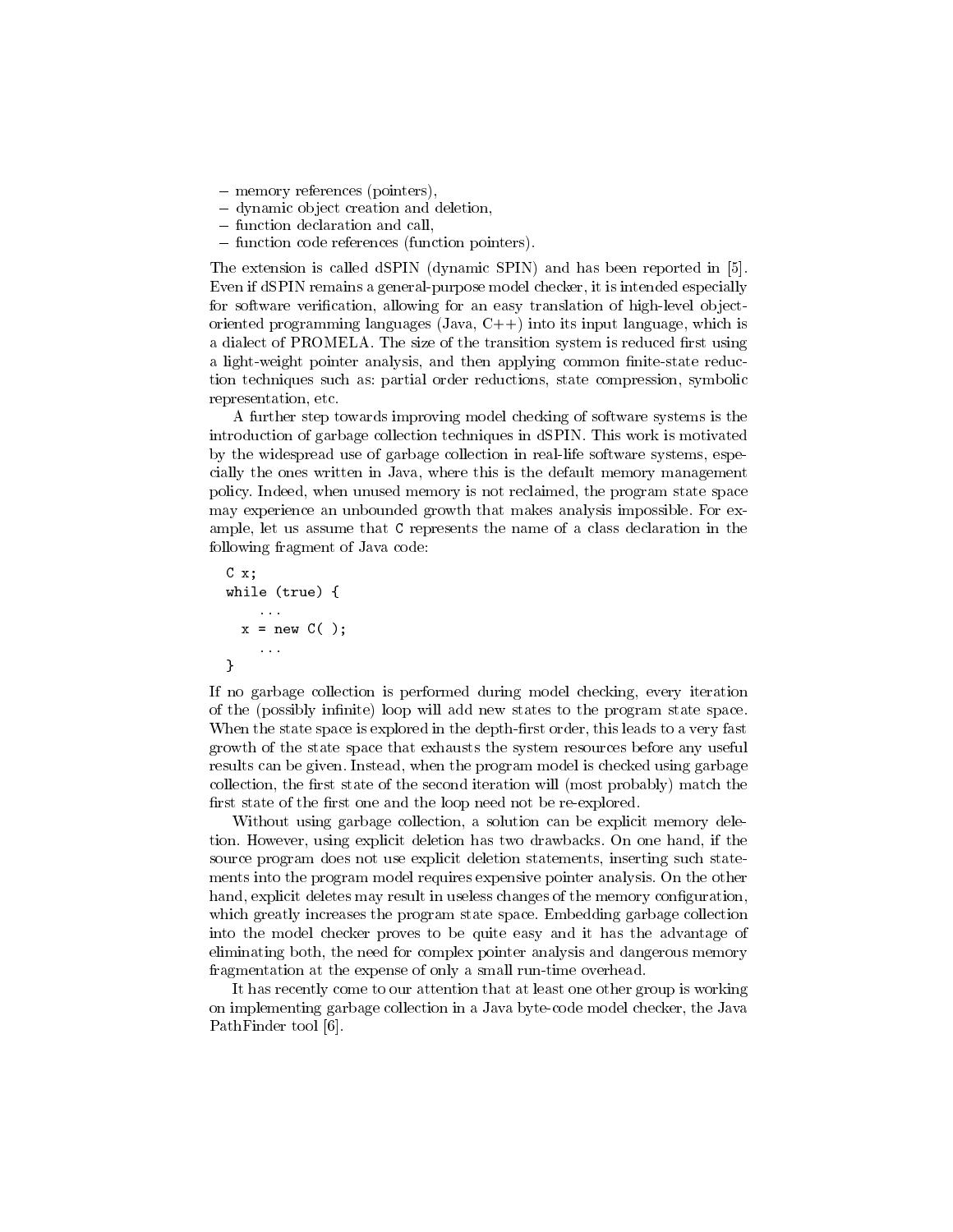The paper is organized as follows: Section 2 recalls background concepts on dSPIN and garbage collection, Section 3 describes the implementation of two collection algorithms in dSPIN, Section 4 reports a number of experiments that have been carried out and Section 5 concludes.

### Background

In this section we recall background concepts used throughout the paper. In particular, we present two classic collection algorithms and discuss the data layout in dSPIN. A detailed report on dSPIN can be found in [5].

In what follows, we denote by  $garbage$  [1] any heap-allocated object that is not reachable by any chain of pointers from program variables. The memory occupied by garbage should be reclaimed for use in allocating new objects. This process is called *garbage collection* and is performed by the program run-time system, in our case the model checking engine.

#### 2.1Reference Counting Collection

Most of the garbage collection algorithms identify the garbage by first finding out what is reachable. Instead, it can be done directly by keeping track of how many pointers point directly to each object. This is the *reference count* of the ob ject and needs to be recorded with each ob ject. More precisely, we need to keep the reference count for all objects in a separate table, called the *reference table*. Figure 1 shows the general structure of reference counting collection algorithms [1]. Whenever an ob ject reference <sup>p</sup> is stored into a pointer variable v, the ob ject

```
procedure GCdec(p)
beginreference_table [p] --;
    \mathbf{r} , and the contract contract \mathbf{r} , we obtain
    the begin begins the property of the begins of the begins of the begins of the begins of the begins of the begins of the begins of the begins of the begins of the begins of the begins of the begins of the begins of the beg
        for each field f of object p
           GCdec(f);delete(p);end
    endend deute GCinc(p)
beginreference_table [p] ++;
```
Fig. 1. Reference Counting Collection

reference count is incremented by a call to  $GCinc(p)$  and the reference count of what v previously pointed to is decremented by a call to  $GCdec(v)$ . If the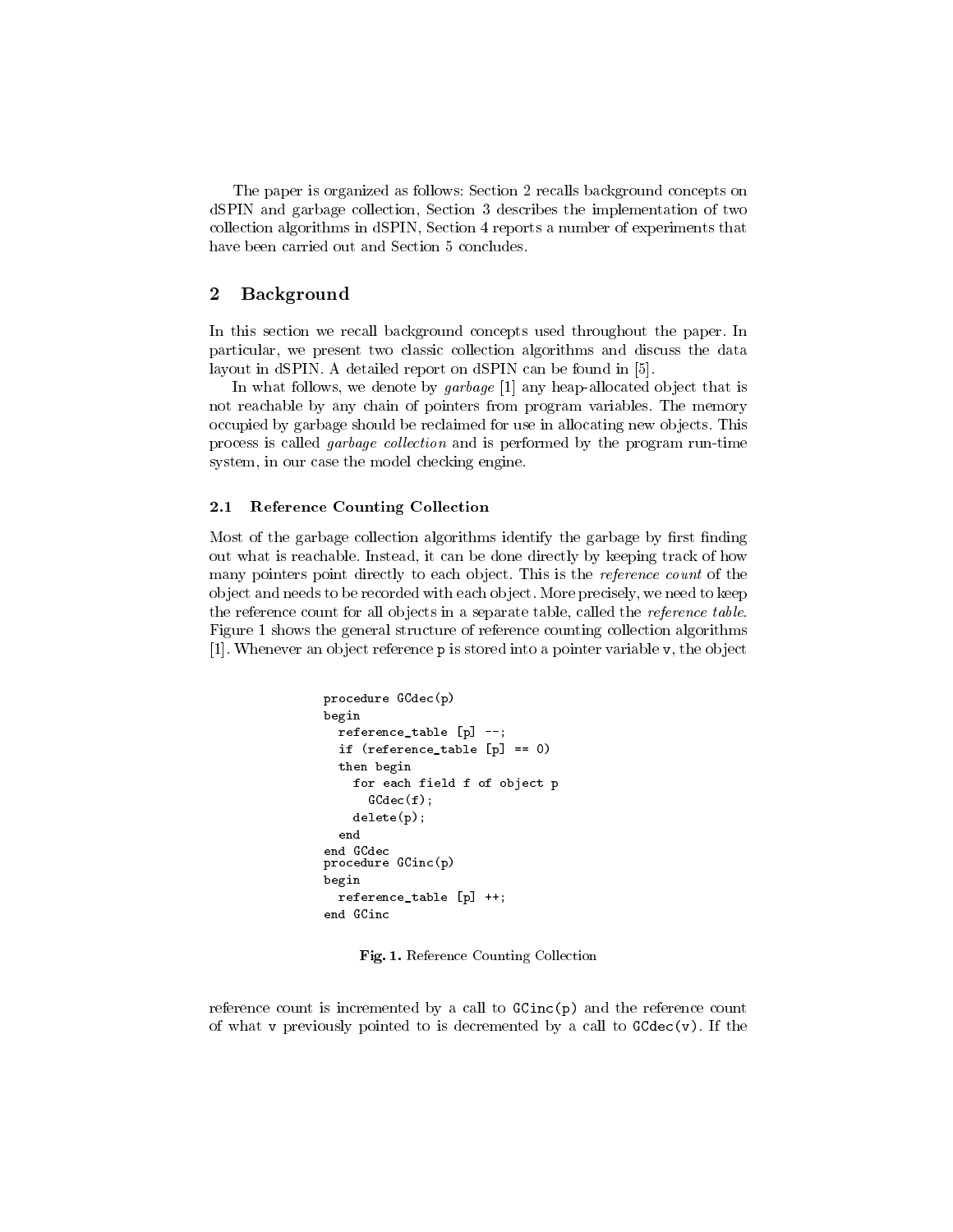decremented count of an object reaches zero then the object is deleted and the reference counts of all other objects pointed to by its fields are decremented by recursive calls to GCdec.

Reference counting seems simple and attractive but there is a major drawback: cycles of garbage cannot be reclaimed. Let us consider for example a cyclic list of objects that is not anymore reachable from program variables. Every cons of the list will still have the reference count at least one, which prevents it from being collected.

Considering that a pass of the reference counting collector has collected  $N_{collected}$  objects out of a total of  $N_{reachable}$  reachable, the time spent can be evaluated as the standard - Ncollection - where the average observed, where the average ob ject deletion time. The worst-case time of a reference counting collection occurs when all reachable ob jects are collected i.e., the corresponding  $\sim$  1000,00000  $\sim$  the this corresponds to the corre case in which all reachable objects have the reference count equal to one, which makes the collector reclaim them all.

Despite the previously mentioned problem, regarding the impossibility of reclaiming cyclic-structured data, the cost of a reference counting collection is quite small which makes the algorithm suitable for use in model checking.

#### 2.2Mark and Sweep Collection

Program pointers and heap-allocated objects form a directed graph. Program variables are the roots of this graph, denoted in what follows by the set ROOTS. A node <sup>n</sup> in the graph is reachable if there is a path of directed edges leading to n starting at some root  $r \in$  ROOTS. A graph-search algorithm, such as depth-first search, marks all nodes reachable from all roots. Any node that is not marked is garbage and must be reclaimed. This is done by a sweep of the heap area, looking for nodes that are not marked. As said, these nodes are garbage and they are deleted. The sweep phase should also clear the marking of all nodes, in preparation for the next collection. Figure 2 shows the mark and sweep collection algorithm [1]. The marking of all ob jects are kept in a global mark table used by both the GCmark and GCsweep procedures.

In order to evaluate the cost of a mark and sweep collection, let us consider that there are  $N_{reachable}$  reachable objects. We denote by  $N_{max}$  the upper bound of the heap that is, the maximum number of objects that can be allocated. The time taken by the mark phase is proportional to the number of nodes it marks that is, the amount of reachable data. The time taken by the sweep phase is proportional to the size of the heap. Consequently, the overall time of the garbage collection is tmark - Nreachable <sup>+</sup> tdelete - (Nmax Nreachable), where  $t_{mark}$  is the object marking time and  $t_{delete}$  is the object deletion time, introduced in the previous section. Once again, this is a worst-case estimation because in practice, only the number of unreachable existent ob jects needs to be deleted by the collector. As this number depends tightly on the program structure, we have chosen to over-approximate it with the maximum number of unreachable objects  $N_{max} - N_{reachable}$ .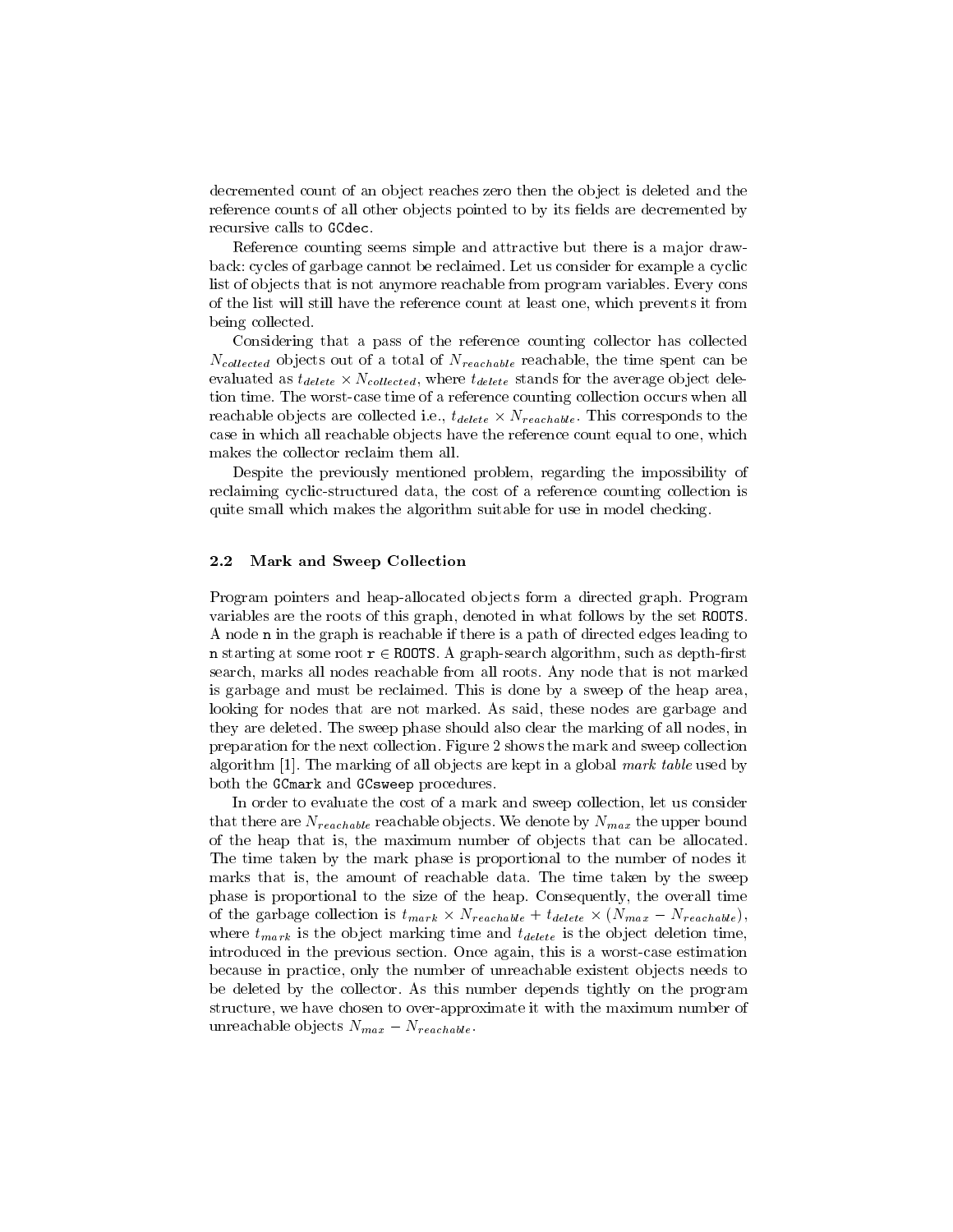```
p = 0 . Generally, p = 0beginif (i) mathematic contracts and interests are a set of the contract of the contract of the contract of the contract of the contract of the contract of the contract of the contract of the contract of the contract of the con
     the begin begins the property of the begins of the begins of the begins of the begins of the begins of the begins of the begins of the begins of the begins of the begins of the begins of the begins of the begins of the beg
         mark_table [r] = true;
         for each field f of object r
             GCmark(f);end
end GCmark
procedure GCsweep()
beginfor each object p
     if (mark_table [p])
     \sim then begins the property of \simmark_table [p] = false;
        delete(p);endend GCsweep
```
Fig. 2. Mark and Sweep Collection

#### 2.3Overview of dSPIN

In order to make this paper self contained, we need to recall some of the extensions that have been implemented in dSPIN, in particular the ones concerning dynamic memory management. In dSPIN, memory can be dynamically allocated and deleted by means of explicit new and delete statements. Dynamically allocated areas will be denoted in what follows as objects. The mechanism to handle ob jects in dSPIN is called pointer, as in most programming languages. Semantically, dSPIN pointers resemble to Java references that is, they can be assigned and the objects they point to can be accessed (dereferenced), but they cannot be used in arithmetic operations, as it is the case in C. A complete description of the syntax and semantics of these language constructs can be found in [8].

In dSPIN, the objects that are dynamically allocated reside on a contiguous memory zone called the *heap area*. Newly created objects are added at the end of the heap area. After deleting an existing ob ject, the heap area is compacted in order to avoid memory losses caused by fragmentation. The object retrieval information is kept into two tables called the *offset table* and the *size table*. The first table holds the offset with respect to the beginning of the heap area, while the second one holds the actual size of the ob ject. In addition, a garbage collector must be able to operate on objects of all types. In particular, it must be able to determine the number of fields in each object, and whether each field is a pointer. Type information is kept for each object in the *type table*. A pointer to an object encodes an integer value which is used to index the three tables. Figure 3 depicts the run-time representation of objects in dSPIN.

Explicit type information is needed at run-time because the input language of dSPIN allows for free pointer conversion. In other words, conversion between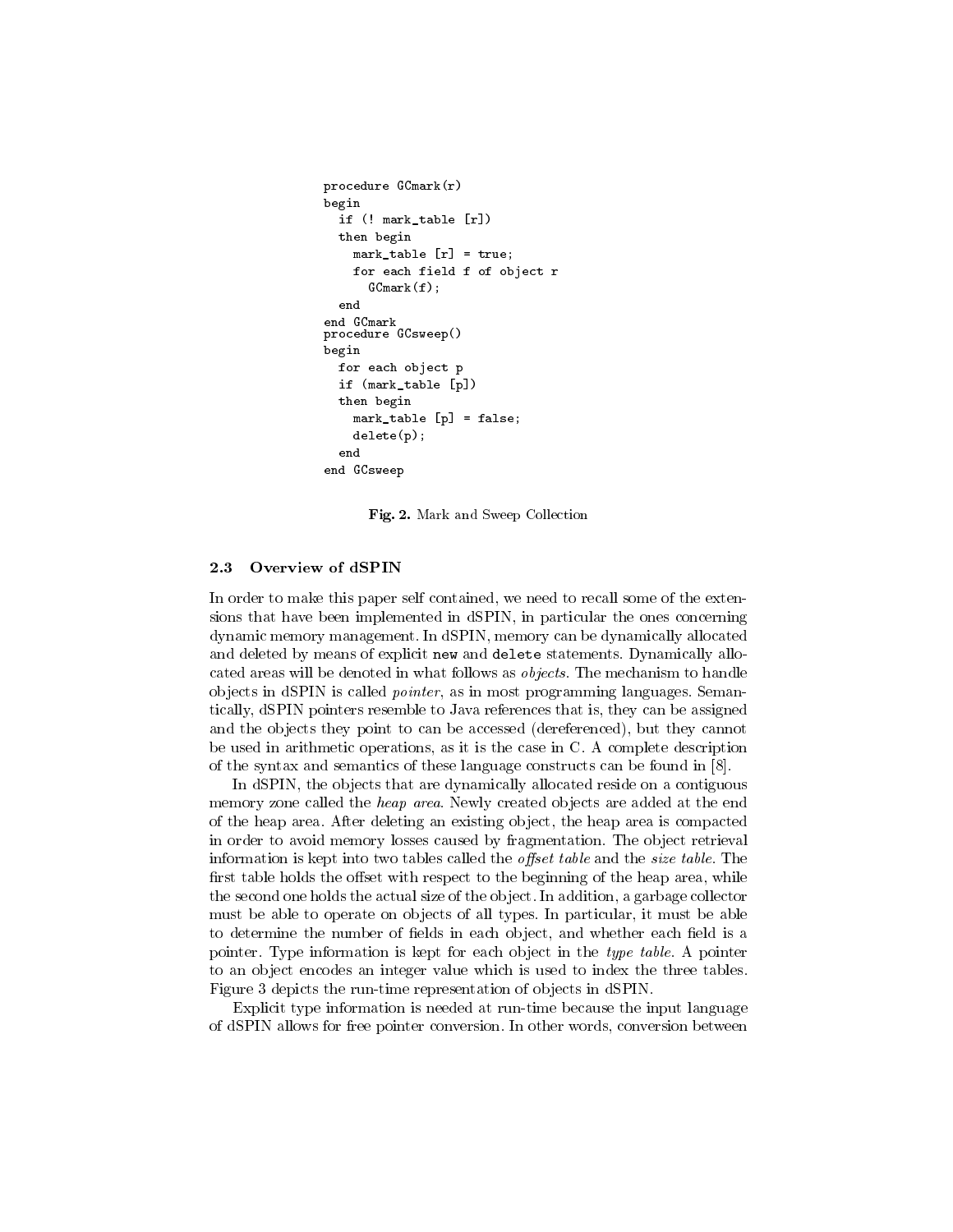

Fig. 3. The Data Layout in dSPIN

any two pointer types is allowed, which makes static type evaluation almost impossible. Let us point out that type information need not be stored into the state vector when performing model checking. The offset, size and type tables are global data structures that are modied only by the allocation and deletion statements. As will be discussed in the following, this information needs to be recorded on the state stack in order to allow the model checker to unwind allocation/deletion forward moves. The memory overhead introduced by garbage collection depends only on the maximum stack depth.

#### 3Implementation Issues

In this section we present issues related to the implementation of the previously presented collection algorithms, in the dSPIN model checker. In particular, we address aspects related to the compatibility between these algorithms and the model checking run-time environment. As the latter differs from common runtime systems, the way its particularities may interact with garbage collection are considered.

A first point that needs attention is the possibility of duplicating regions of the model checker state space when using garbage collection. For example, let us consider the situation in which the verifier generates a state  $A$  in which some ob jects have become garbage. Let us assume that, like in usual run-time environments, the garbage collector does not necessarily run immediately after this state has been generated. In consequence, all its direct successor states, let us call them  $B_1, B_2, \ldots, B_n$  will maintain the garbage. If, at a later point during verification, the model checker generates the state  $A'$  that differs from  $A$  only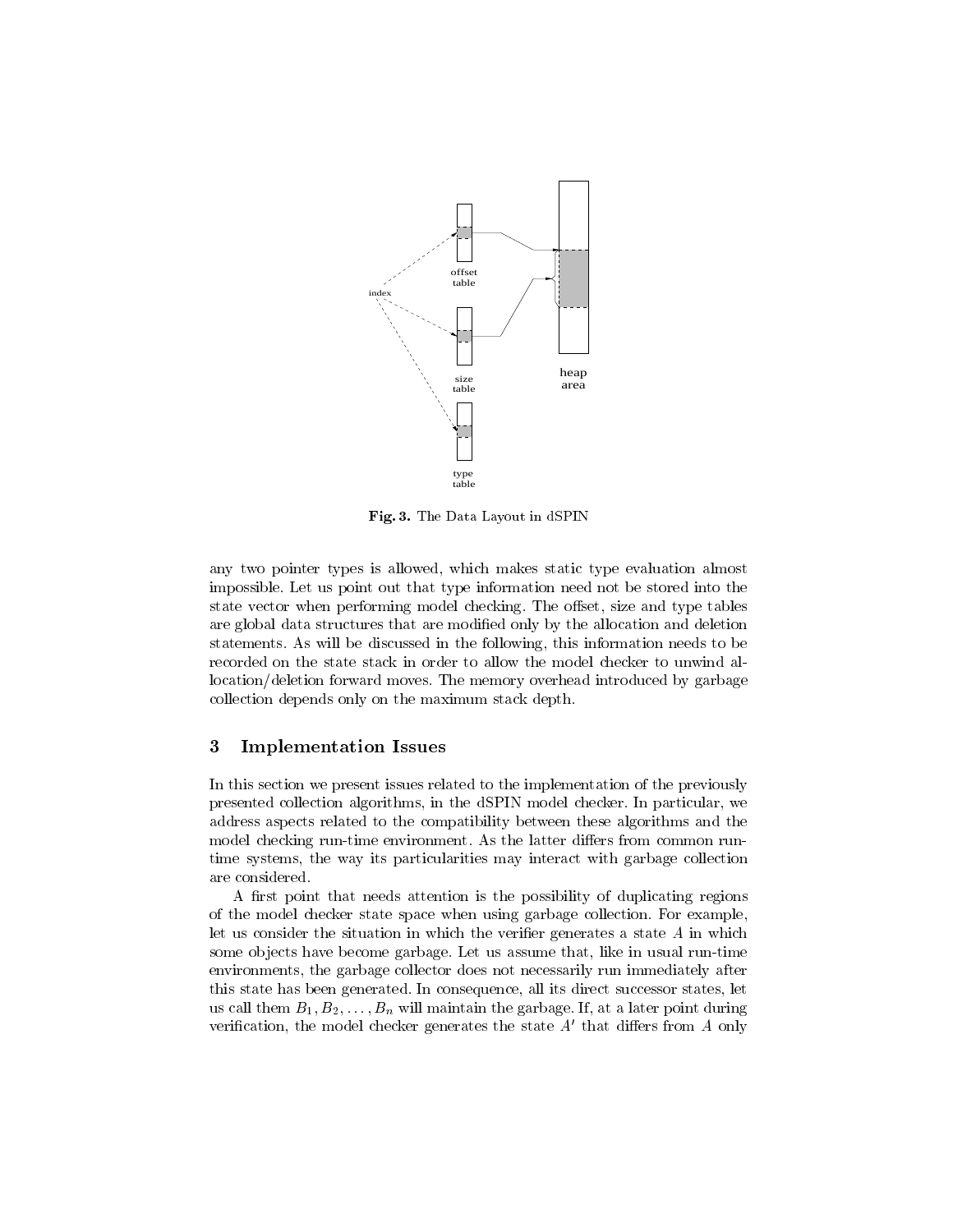by the absence of garbage, the states  $A$  and  $A'$  will not match. Consequently, none of the direct successors of A', let us call them  $B'_1, B'_2, \ldots, B'_n$  will match the states  $B_1, B_2, \ldots, B_n$  respectively. This results in an unwanted duplication of states, because of garbage collection.

The solution isto run the collection as soon as possible in order to avoid states containing any garbage at all. In order to do that, we distinguish three kinds of statements that may produce garbage in dSPIN:

- 1. pointer *assignment*; the object previously pointed to by the pointer may become garbage.
- 2. exit from function or local scope; the objects pointed to by local pointers may become garbage.
- 3. explicit *delete*; the objects pointed to by the deleted object fields may become garbage.

Garbage collection is invoked atomically, as part of the transitions fired by the statements above. The model checker will experience an increase of the running time, which is proportional to the overall number of collection attempts.

Another difference between a common run-time system and a model checker regards the possibility of unwinding forward moves. When a model checker, like SPIN[7], encounters an already visited state it performs a backward move that matches its last forward move on the trail stack. As result, the model checker restores the current state to one of its previously visited states. For simple transitions, as for example assignments, only a small amount of unwinding information is kept directly on the trail stack. There are however cases in which a state has to be entirely copied on the stack in order to be used later in performing a backward move. The model checker keeps a separate stack for states that have been thoroughly modified by forward moves, denoted as the *state stack*.

When the garbage collector runs in a transition, it might thoroughly modify the heap area along with the adjacent tables i.e., the offset, size and type table. In order to be able to restore the transition's source state, the model checker needs to save the entire heap area along with the additional tables on the state stack. This is needed because it is actually impossible to predict the behavior of the collector i.e., which ob jects will be reclaimed. As discussed in Section 2, each garbage collection algorithm keeps some additional information about heap-allocated objects e.g., the reference table. As the latter will be modified by a collector run, it also need to be saved on the state stack. This results in a memory overhead that is proportional with the state stack depth.

The following discussion regards implementation details of each collection algorithm in particular. An estimation of the time and space overhead introduced by each algorithm is reported.

#### 3.1Reference Counting

The reference counting collector keeps in a global table the number of references to each ob ject. As discussed in Section 2, this is the number of pointers that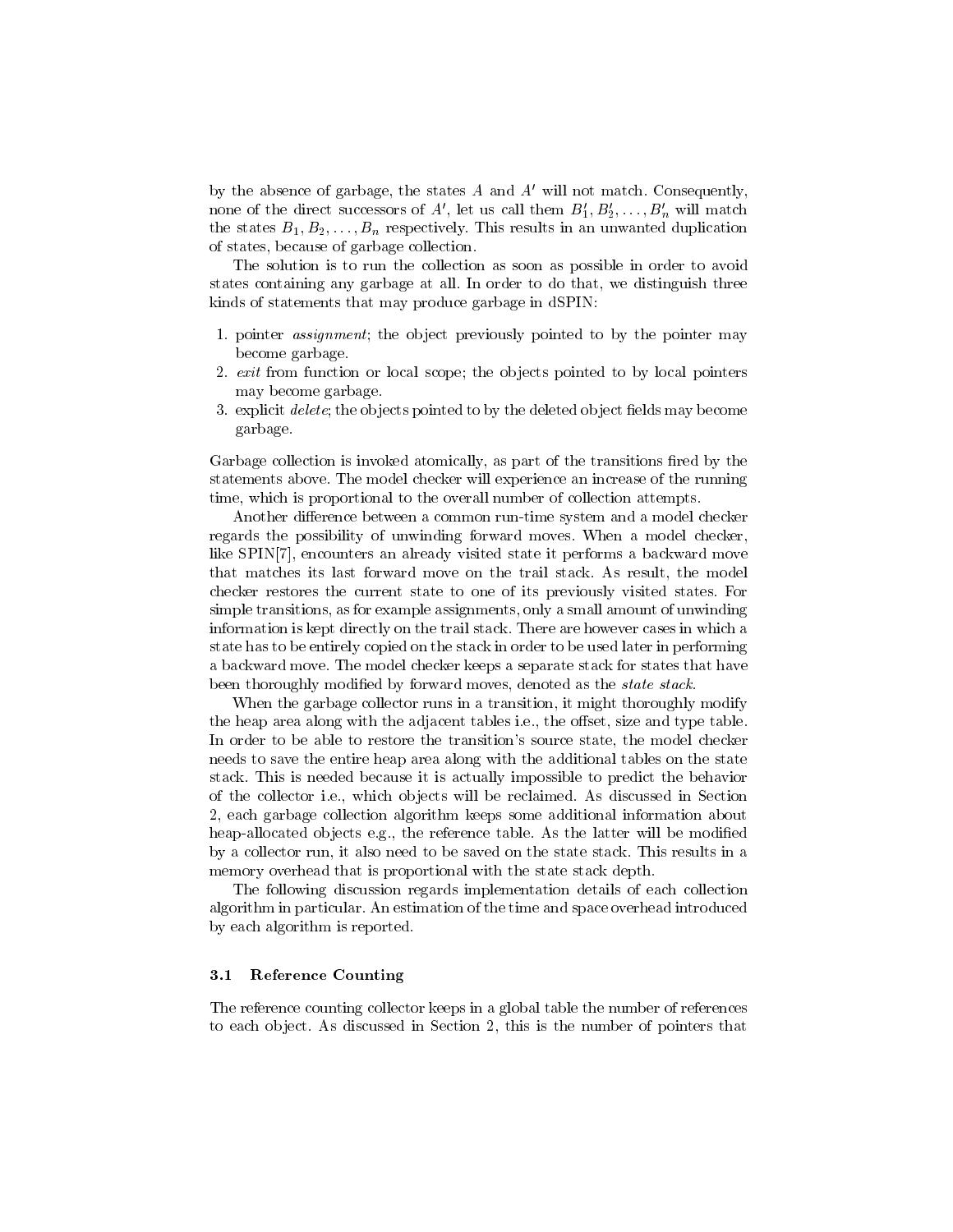directly point to the object. The collector runs whenever the reference number has become zero for some objects. These objects are deleted, and then the collector runs recursively for all objects pointed to by the deleted objects fields. The collection stops when no other reachable object can be deleted. The time taken by a collector run is at most the second run is the  $\mu$  run  $\mu$  is the Nr. Activities is the Nreachable number of objects that are reachable from the set of program pointers, denoted in what follows by ROOTS, at the point where the collection was attempted.

An interesting property of the reference counting collection regards the possibility of performing a partial static evaluation of the set ROOTS, depending on the nature of the statement that might trigger the collection. For pointer assignment statements, the set ROOTS contains only the left-hand side pointer. In this case, garbage collection has to be attempted before the assignment takes place. For statements that exit from functions and local scopes, the set ROOTS contains all the local pointers. The latter situation involves explicit delete statements. In this case, the set ROOTS contains all pointer fields of the deleted object. As said before, the type of an object cannot be statically evaluated, this information being encoded at run-time into the type table. Depending on the given ob ject type, the collector identifies its layout that is, the position of its pointer fields.

In order to estimate the time overhead introduced by the reference counting collection, let us denote by  $C_{rc}$  the total number of collector runs. This is the total number of successful collections, which is always less than the total number of the garbage collector invocations, because the reference counting collector stops as soon as no object can be deleted. With the above notations, the worstcase time overhead introduced by the reference counting collection is  $t_{delete} \times$ Nreachable - Crc. The number Nreachable depends on the way program data is structured. Moreover, it may differ from one collection to the next one. In order to be able to evaluate the time of a collection, in what follows we assume that  $N_{reachable}$  represents an average value.

The space overhead can be estimated considering that every collection requires the saving of the type and reference table on the state stack. In practice, the size of a type table entry is 4 bytes (integer), while the reference table entry can be represented on 2 bytes (short). Consequently, each collection introduces a space over the finite maximum number of  $m_{\rm min}$  is the maximum number of the maximum number of  $\sim$   $\sim$   $\sim$ objects. If  $C_{rc}$  represents the overall number of reference counting collections performed during model checking, each one needing the save of tables on the state state state state over the space over the space over the space of  $\mathcal{W}$  and  $\mathcal{W}$ here the maximum depth of the state stack to  $log(C_{rc})$ . In practice, the time and space overheads show to be quite small, therefore we have set reference counting to be the default garbage collection mode in dSPIN.

#### 3.2Mark and Sweep

The mark and sweep collection performs a thorough scan of the reachable data and marks all objects it encounters during the scan. As mentioned in Section 2. the mark phase starts with the set of all live program pointers ROOTS. This cannot be anymore statically evaluated, because the stack layout of every process cannot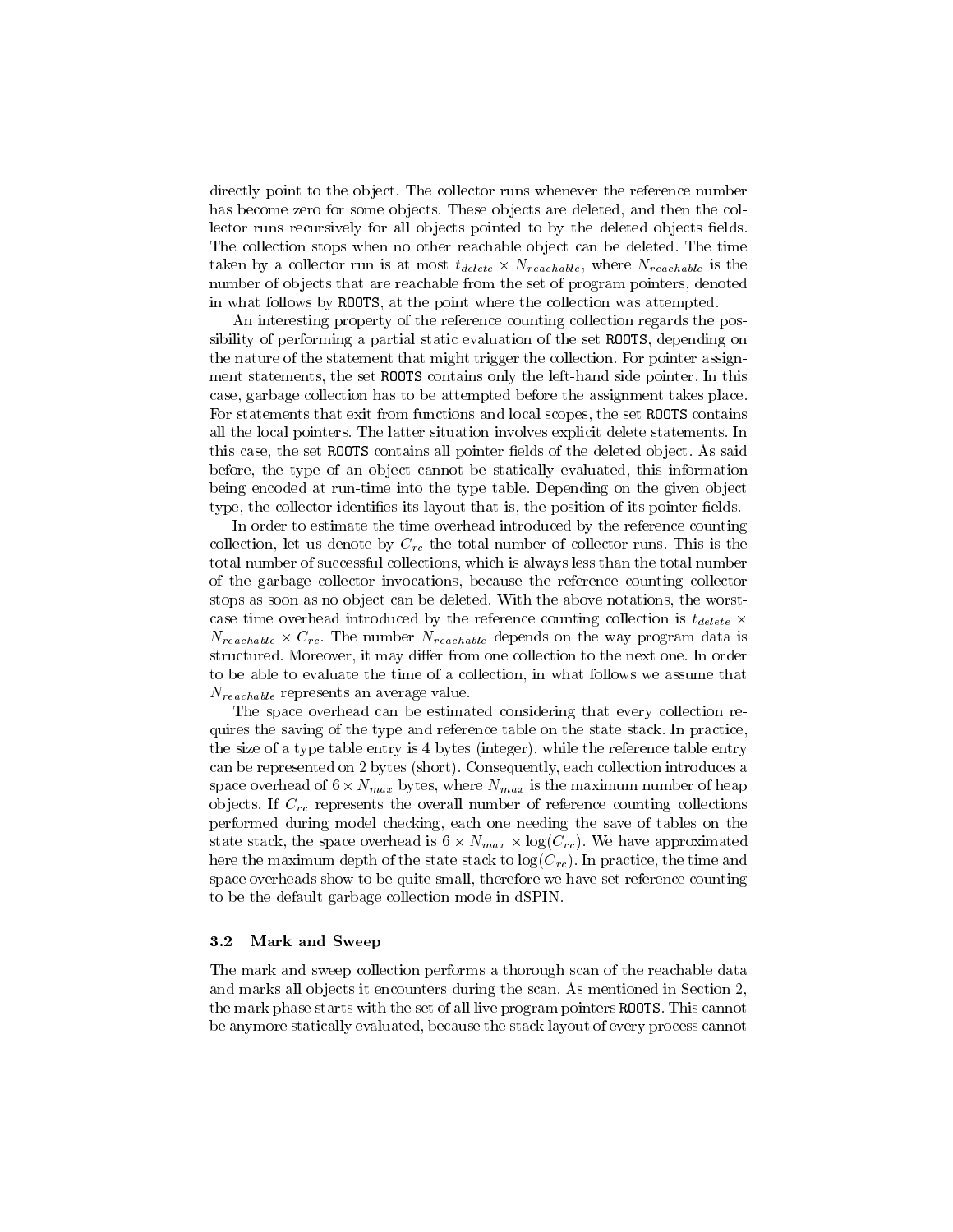be statically determined. This problem can be overcome by giving a description of the global pointers and also the local pointers declared in each proctype or function. Such a data structure is called a *pointer map* and is built by the verifier generator.

To find all the roots, the collector starts at the top of each process stack and scans downward, frame by frame. Each frame keys the function or proctype that corresponds to the next frame, giving the entry into the pointer map. In each frame, the collector marks starting from the pointers in that frame and, in the end, it marks starting from the global pointers. The mark phase is recursive, the spanning being done according to the object types, which are kept into the type table.

When the mark phase completes, the sweep phase deletes all unreachable data. In order to do that, the entire heap area must be scanned every time the collector runs. Let us denote by  $C_{ms}$  the total number of collector runs. This is the total number of collector invocations, because the mark and sweep collector always performs a complete scan of the reachable data every time it is invoked. With the above notations, the worst-case time overhead introduced by a mark and sweep collection is (the tractivity of the tractive -theory) - (not the the tractivity of the tractivity of

The space overhead is introduced also by the need to save the type table on the state stack. As previously explained, the mark table is written by the mark phase and cleared each time by the sweep phase, therefore we don't need to save it on the state stack. The size of the type table entry is 4 bytes. Consequently, the space overhead introduced by a mark and sweep collection is 4-Nmax bytes, where  $N_{max}$  is the maximum number of objects. The state is saved on the stack each time the collection was successful that is, at least one object has been deleted. We denote this number by  $C_{ms}^{\text{}}$ , therefore the overall mark and sweep space overhead is  $4 \times N_{max} \times \log(\overline{C_{ms}})$ .

#### 3.3Overhead Comparison

Given the evaluations for time and space overheads previously introduced, we attempt to find out under which circumstances reference counting collection is better than mark and sweep or vice-versa. We remind the reader that all evaluations are related to our implementation of these algorithms in dSPIN.

We denote in what follows, for reference counting, the overall time overhead by trc <sup>=</sup> tdelete - Nreachable - Crc and space overhead by src <sup>=</sup> <sup>6</sup> - Nmax  $log(C_{rc})$ . For mark and sweep we denote the overall time overhead by  $t_{ms}$  =  $\ell$  -definition - the space of  $\ell$  -definition - the contribution of  $\ell$  -definition - the space of  $\ell$ by  $s_{ms} = 4 \times N_{max} \times \log(\overline{C_{ms}})$ .

The time overhead comparison is given by:

$$
\frac{t_{ms}}{t_{rc}} = \frac{C_{ms}}{C_{rc}} \times \left(\frac{t_{mark}}{t_{delete}} + \frac{N_{max}}{N_{reachable}} - 1\right)
$$
 (1)

The first term  $C_{ms}/C_{rc}$  is always greater than one, because mark and sweep runs every time it is invoked, while reference counting stops when no objects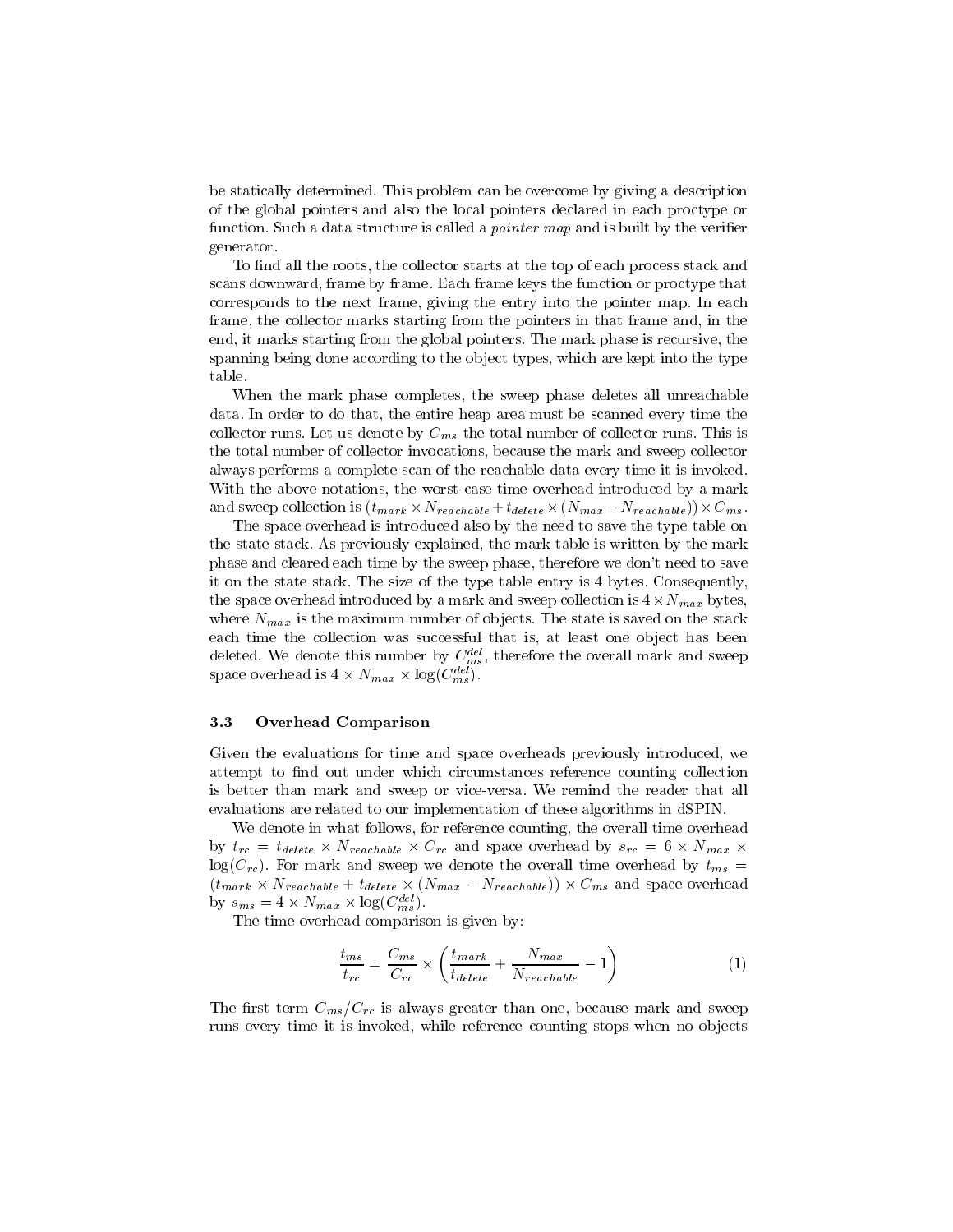can be deleted. For the second term of the expression we can give a worst-case evaluation. The contract  $\alpha$  is greater than one if  $\alpha$  is a  $\alpha$  -reachable. The  $\alpha$ gives us a sufficient condition for reference counting collection to run faster than mark and sweep. We have found that, in practice this condition is usually met by common programs.

The space overhead comparison is given by:

$$
\frac{s_{rc}}{s_{ms}} = 1.5 \times \frac{\log(C_{rc})}{\log(C_{ms}^{del})}
$$
\n
$$
\tag{2}
$$

The second term of the expression depends on the program data layout. If the program does not use cyclic data structures then both collection algorithms reclaim almost the same number of objects that is,  $\mathcal{C}_{rc} \approx \mathcal{C}_{ms}^{-1}$  and consequently,  $s_{rc}/s_{ms} \approx 1.5$ . As will be reported in what follows, in practice the space overhead introduced by mark and sweep is always smaller than the one introduced by reference counting.

### Experimental Work

We have carried out a number of experiments in order to asses the practical value of garbage collection used in combination with model checking. Obviously, an immediate advantage is tracking down programs that may create an unbounded number of objects. Moreover, using garbage collection reduces the number of states in verification and consequently, the model checker time and space requirements.

The first part of this section reports experiments that are performed on the dSPIN specication of a B-tree structure. The reduction in number of states is compared to the time and space overhead introduced by both collection algorithms. The remainder of this section is concerned with an estimation of the best and worst case complexity in a doubly linked list example. All analysis time reports are obtained from the Unix time command on a 256 Mb RAM Ultra-Sparc 30 at 300MHz workstation. Small times (under 0.5 seconds) tend to be inaccurate because of the operating system overhead.

#### 4.1The B-tree Example Revisited

The example considered here is a revision of the test case reported in [5]. The system describes a B-tree structure that is accessed concurrently by two updater processes. A mutual exclusion protocol is used in order to ensure the data consistency while allowing for simultaneous updater accesses to the structure. In order to avoid an unbounded growth of the structure, each updater stops its execution when a predefined maximum depth is reached. The specification was tested for absence of deadlocks. The example is parameterized with respect to the following variables:

{ K denotes the B-tree order,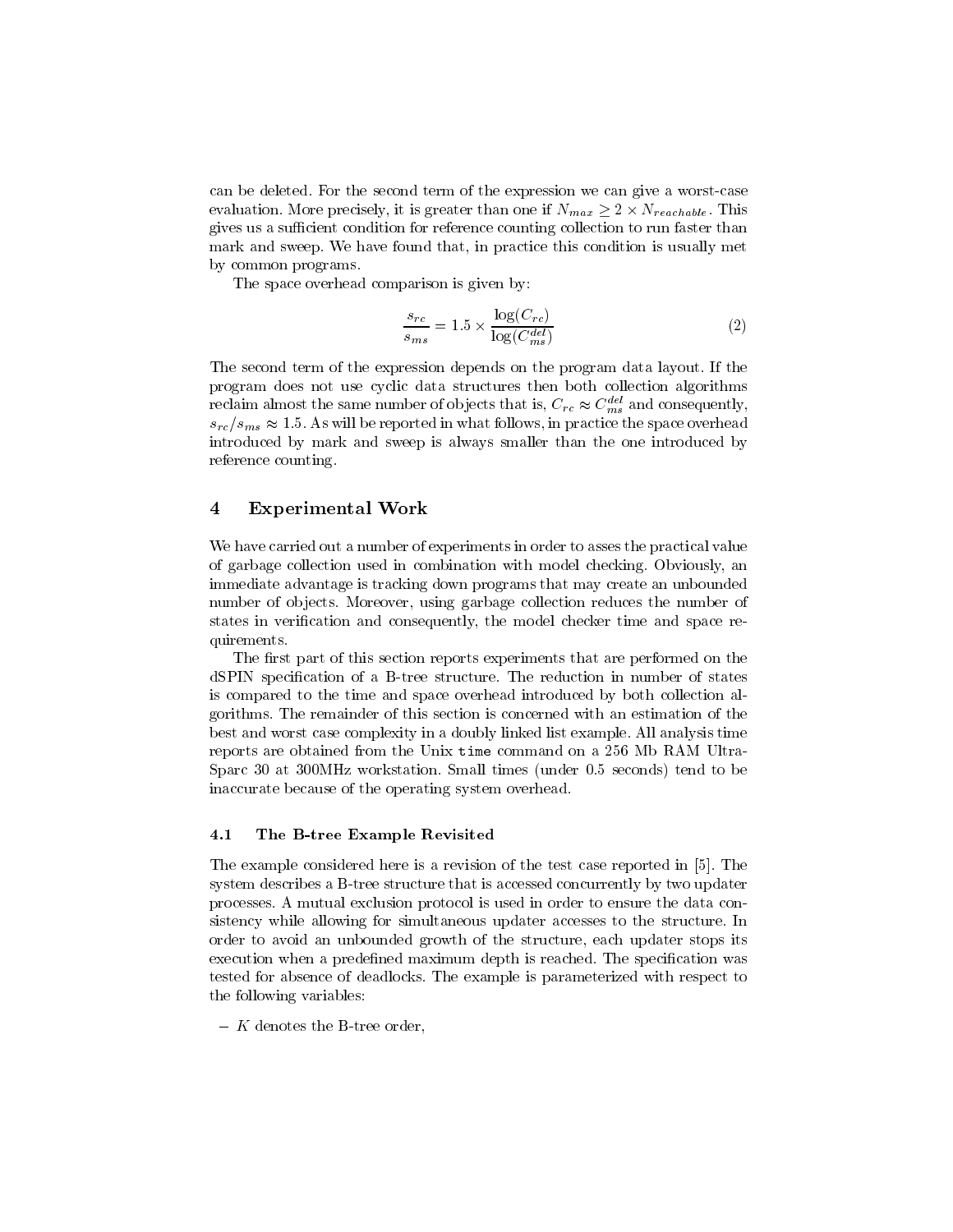$\sim$  denotes the maximum  $\sim$  tree depth,

In the first case we have explicit delete statements inserted into the model. Table 1 shows the results obtained by performing analysis in presence of explicit delete statements, first without garbage collection, then applying the two collection algorithms, i.e., reference counting (RC) and mark and sweep (MS), that are implemented in dSPIN.

| K.D                   | <b>States</b>   | Memory (Mb) | $_{\rm GC}$<br>(runs)          | Time(h:m:s) | Options                  |
|-----------------------|-----------------|-------------|--------------------------------|-------------|--------------------------|
| $\overline{2}$<br>-4. | 4620            | 3.345       |                                | 0:0:1:0     |                          |
|                       | 4620            | 3.895       | (0)<br>RC                      | 0:0:1.4     |                          |
|                       | 4620            | 3.712       | MS.<br>$\left( 1591\right)$    | 0:0:1.2     |                          |
| 2, 3                  | 440486          | 58.062      |                                | 0:1:41.0    | COLLAPSE                 |
|                       | 313316          | 42.858      | (124)<br>RC                    | 0:1:39.2    | <b>COLLAPSE</b>          |
|                       | 237442          | 31.837      | MS.<br>(91247)                 | 0:1:08.7    | <b>COLLAPSE</b>          |
| 2.<br>$\overline{4}$  | $5.65413e+07$   | 135.772     |                                | 3 3 3 3 3 5 | (9.49519)<br>BS          |
|                       | $5.63116e + 07$ | 136.468     | (25745)<br>RC.                 | 4:11:10.4   | $_{\rm BS}$<br>(9.53393) |
|                       | $5.34694e+07$   | 136.242     | $\left( 33558759\right)$<br>МS | 3:50:04.8   | (10.0408)<br>BS          |

Table 1. Explicit Delete B-tree

The overall number of collector runs is also presented in the table. For reference counting, this is the total number of successful collections that is, collections in which at least one ob ject has been reclaimed. This comes as a consequence of the fact that reference counting collection stops when it cannot reclaim any more ob jects. Instead, mark and sweep collection performs exactly one sweep of the heap area every time it is invoked. In this case, the number of collector invocations is the number of collector runs.

It is to be noted that garbage collection acts also as a complexity reduction mechanism. The explicit delete statements that have been inserted into the model tend to increase the overall number of states. Our intuition is that semantically-equivalent states do not match because of different orderings of objects into the heap area. As garbage collection constantly reduces the number of ob jects it also reduces the number of possible interleavings in the heap representation. Recently, the implementors of the Java PathFinder tool [6] have considered the possibility of representing the heap ob jects in the same way, disregarding their creation order, which makes a further reduction in the number of states.

In the first case  $(4, 2)$  garbage collection is inefficient. Allowing for a maximum tree depth of 2 implies that no object is ever deleted during an update. In this case garbage collection introduces only an overhead in memory and space but does not improve the verification performance. The second case  $(2, 3)$  shows clearly how garbage collection reduces the model checker state space and conse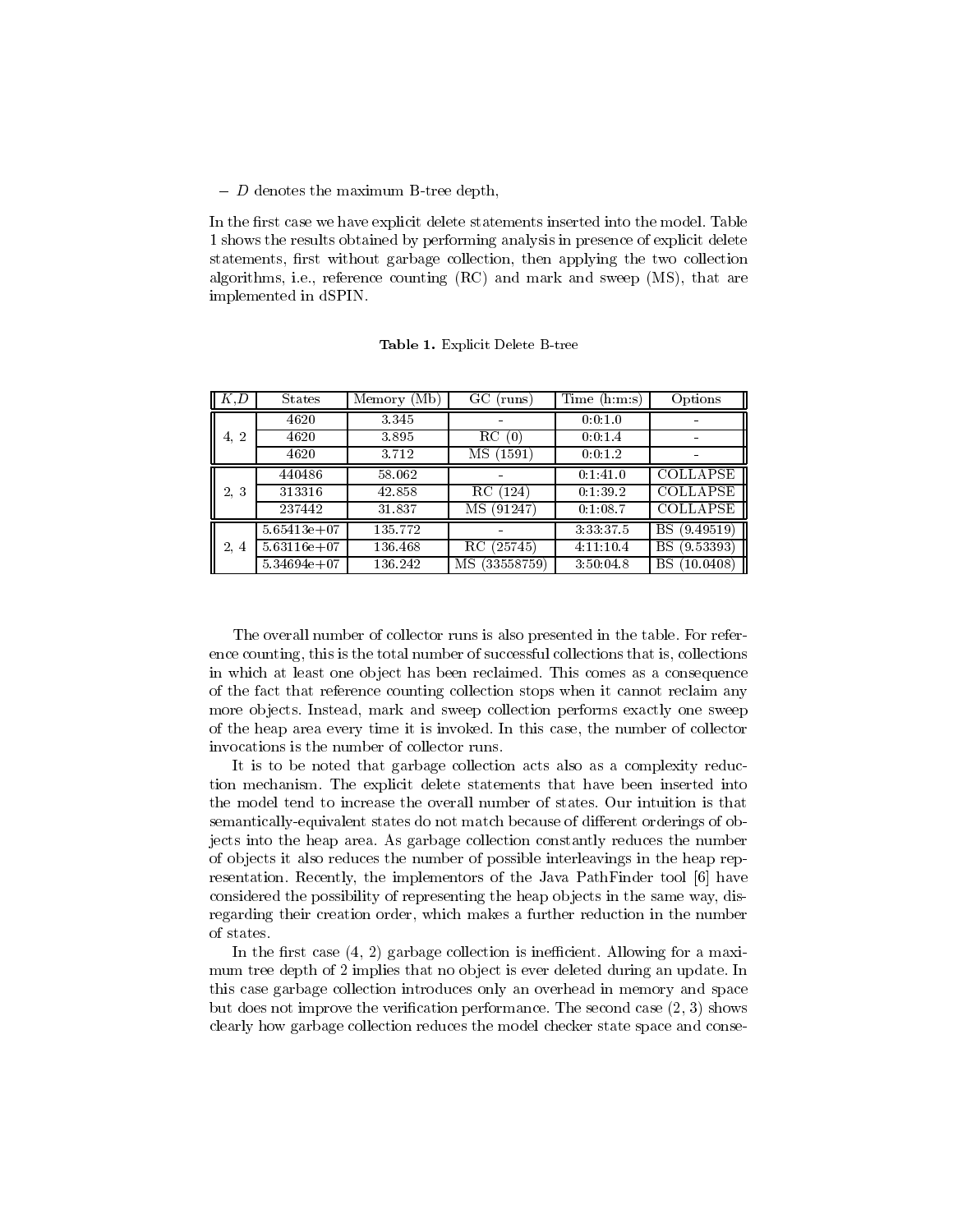quently, its time and space requirements. Due to the fact that in our model, the B-tree nodes are doubly linked, mark and sweep collection is more efficient than reference counting. The latter case (2, 4) was analyzed using bitstate hashing (BS). Table 1 shows also the hash factor reported by the verifier (following the BS). It is to be noted that, in this case, using garbage collection reduces the state space complexity and improves the hash factor.

The second suite of experiments has been performed by replacing the explicit deletes with skip statements. Table 2 shows the results. In general, the number of states experiences a remarkable decrease, because the lack of explicit deletes makes semantically-equivalent states match in most cases.

| K,D                  | <b>States</b> | Memory (Mb) | $_{\rm GC}$<br>(runs)      | Time(h:m:s) | Options      |
|----------------------|---------------|-------------|----------------------------|-------------|--------------|
|                      | 637           | 1.830       |                            | 0:0:0.1     |              |
| $\overline{2}$<br>4, | 637           | 1.920       | $_{\rm RC}$<br>(18)        | 0:0:0.1     |              |
|                      | 637           | 1.877       | ΜS<br>(161)                | 0:0:0.1     |              |
|                      | 1257          | 2.497       |                            | 0:0:0.1     |              |
| 2, 3                 | 1257          | 2.587       | RС<br>(14)                 | 0:0:0.1     |              |
|                      | 1257          | 2.429       | ΜS<br>(325)                | 0:0:0.1     |              |
|                      | 3025          | 4.935       |                            | 0:0:0.3     |              |
| 4, 3                 | 3025          | 4.848       | $\left( 20\right)$<br>RC   | 0:0:0.3     |              |
|                      | 3025          | 4.013       | ΜS<br>(739)                | 0:0:0.3     |              |
|                      | 23852         | 11.987      |                            | 0:0:30.3    | COLLAPSE, MA |
| 2.<br>4              | 23852         | 11.709      | (14)<br>RC                 | 0:0:23.5    | COLLAPSE, MA |
|                      | 30346         | 9.242       | MS.<br>$\left(7451\right)$ | 0:0:30.9    | COLLAPSE, MA |

Table 2. No Explicit Delete B-tree

In this case, using garbage collection does not reduce the state space, rather tends to slightly increase it, as it is with the case  $(2, 4)$  verified using mark and sweep. However, it is to be noticed that the memory requirements tend to decrease, as a consequence of the decrease of the current state size. In the case (4, 2), the memory overhead introduced by the garbage collection balances the gains, resulting in a greater memory requirement. But, as discussed, the space overhead introduced by garbage collection tends to increase logarithmically with the overall number of collections, and therefore with the total number of states. The following cases  $(2, 3)$ ,  $(4, 3)$  and  $(2, 4)$  show an actual decrease of memory taken up by the verifier when using garbage collection.

#### 4.2Worst and Best Case Estimation

We have performed a number of experiments in order to give an upper and lower bound to the efficiency of the collection algorithms. The test case is a specification of a doubly linked list which is updated sequentially by one process. The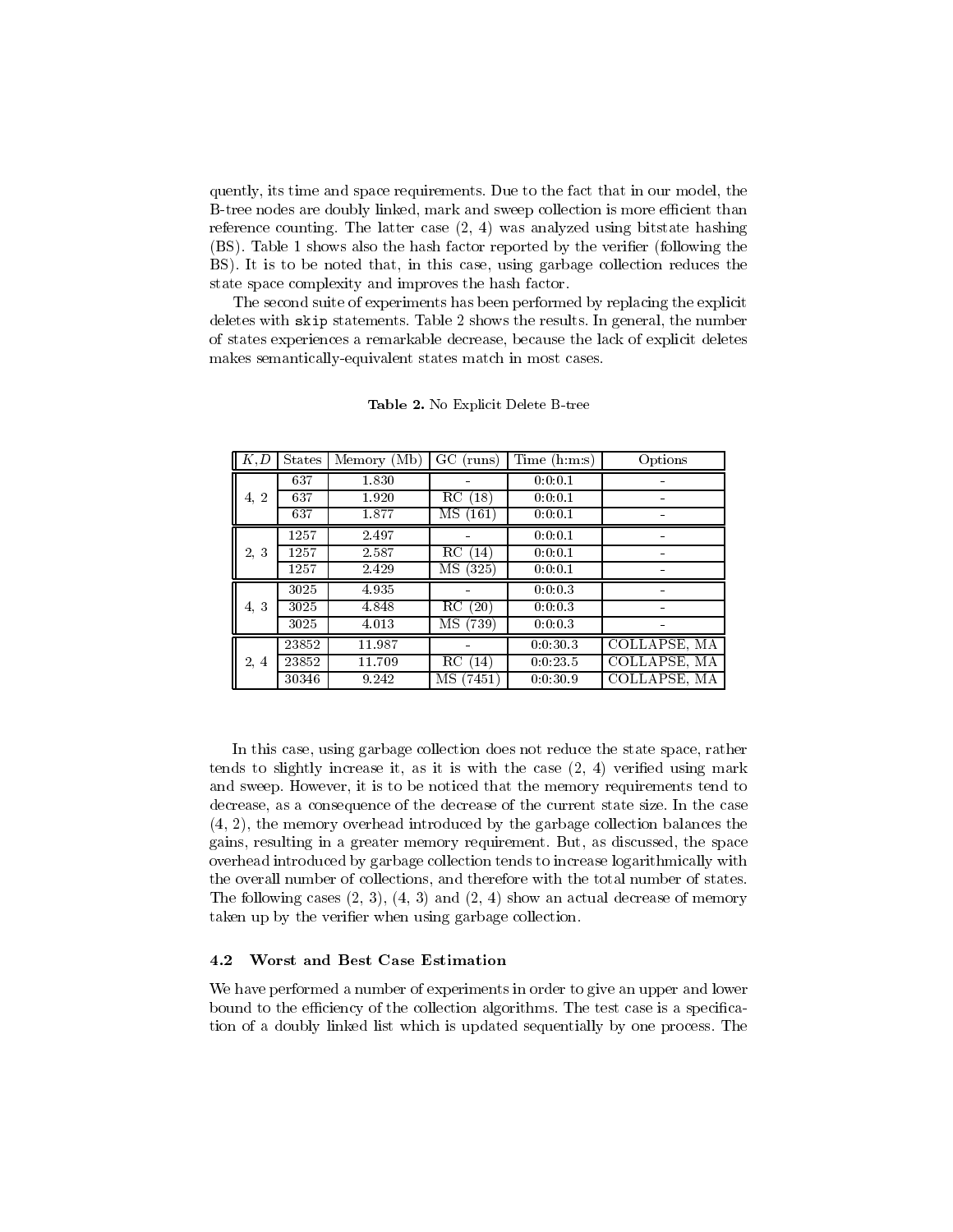process does a fixed number of list updates, counted up by an integer variable. The purpose of the counter variable is to ensure that the number of states does not change when garbage collection is used. As the value of the counter is incremented at each iteration, the states from the current iteration will not match the states from previous iterations. The number of states is used as a reference point in our evaluation.

In the worst case, a fixed number of cons cells is inserted into the list. All cells are continuously referenced by the head of the list during program runtime, which makes garbage collection impossible. In the best case, the same number of cons cells is inserted into the list, but after each insertion, every cell is then extracted by resetting the list reference to it. No explicit deletes are performed, the cells being reclaimed only by the garbage collector. Table 3 shows the analysis results.

| GC            |      | Runs States | Memory (Mb) | Time (secs) |  |  |  |
|---------------|------|-------------|-------------|-------------|--|--|--|
| i. Worst Case |      |             |             |             |  |  |  |
|               |      | 12242       | 253.009     | 20.1        |  |  |  |
| $_{\rm RC}$   |      | 12242       | 295.154     | 20.9        |  |  |  |
| МS            | 6119 | 12242       | 281.105     | 26.3        |  |  |  |
| ii. Best Case |      |             |             |             |  |  |  |
|               |      | 16832       | 386.079     | 50.9        |  |  |  |
| $_{\rm RC}$   | 1530 | 16832       | 231.66      | 17.3        |  |  |  |
| МS            | 7650 | 16832       | 208.252     | 8.5         |  |  |  |

Table 3. Worst and Best Case Garbage Collection

It is to be noticed that the worst-case space overhead introduced by reference counting is greater than the one introduced by mark and sweep. On the other hand, the worst-case time taken up by the reference counting is smaller than the one taken up by mark and sweep. In this case both collection algorithms are inefficient because they cannot reclaim any object. In the best case, mark and sweep yields much better results in both space and time than reference counting, making the analysis more efficient. This comes as a consequence of the fact that, in this case, the rate of successful mark and sweep collections is rather big i.e., at least one occurs in each iteration.

### 5Conclusions

Providing model checkers like  $\text{dSPIN}^1$  with support for garbage collection allows analysis of a wider class of real-life software systems. This occurs as a

 $\pm$  1 ne dSPIN source code is distributed via the URL: http://www.dai-arc.polito.it/daiarc/auto/tools/tool7.shtml